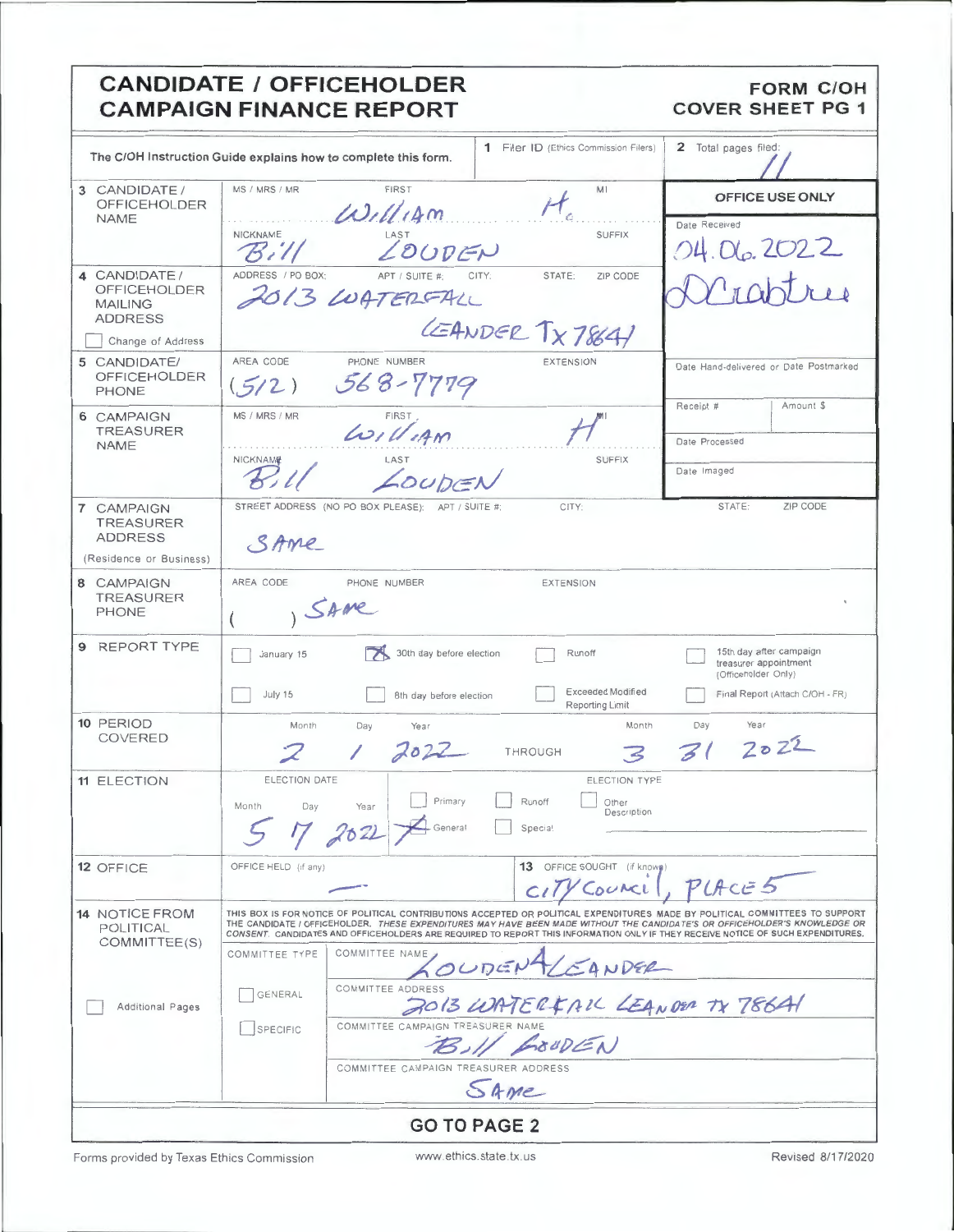## **CANDIDATE/ OFFICEHOLDER CAMPAIGN FINANCE REPORT**

### **FORM C/OH COVER SHEET PG 2**

| 15 C/OH NAME                            | Bill LOUDEN                                                                                                                                              | 16 Filer ID (Ethics Commission Filers)                        |
|-----------------------------------------|----------------------------------------------------------------------------------------------------------------------------------------------------------|---------------------------------------------------------------|
| <b>17 CONTRIBUTION</b><br><b>TOTALS</b> | 1 <sub>1</sub><br>TOTAL UNITEMIZED POLITICAL CONTRIBUTIONS (OTHER THAN<br>PLEDGES LOANS OR GUARANTEES OF LOANS, OR<br>CONTRIBUTIONS MADE ELECTRONICALLY) | \$<br>d1.00                                                   |
|                                         | 2.<br>TOTAL POLITICAL CONTRIBUTIONS<br>(OTHER THAN PLEDGES LOANS, OR GUARANTEES OF LOANS)                                                                | S<br>310,00                                                   |
| EXPENDITURE<br><b>TOTALS</b>            | $3_{-}$<br>TOTAL UNITEMIZED POLITICAL EXPENDITURE.                                                                                                       | $\mathbb{S}$                                                  |
|                                         | <b>TOTAL POLITICAL EXPENDITURES</b><br>4.                                                                                                                | 79.63                                                         |
| <b>CONTRIBUTION</b><br><b>BALANCE</b>   | 5 <sub>1</sub><br>TOTAL POLITICAL CONTRIBUTIONS MAINTAINED AS OF THE LAST DAY<br>OF REPORTING PERIOD                                                     |                                                               |
| OUTSTANDING<br><b>LOAN TOTALS</b>       | 6.<br>TOTAL PRINCIPAL AMOUNT OF ALL OUTSTANDING LOANS AS OF THE<br>LAST DAY OF THE REPORTING PERIOD                                                      |                                                               |
|                                         | Signature of Candidate or Officeholder<br>Please complete either option below:                                                                           |                                                               |
| (1) Affidavit<br>NOTARY STAMP SEA       | DARA CRABTREE<br>Notary Public, State of Texas<br>Comm. Expires 09-23-2023<br>Notary ID 10273820                                                         |                                                               |
|                                         | Sworn to and subscribed before me by <b>BLII LOUDLE</b>                                                                                                  | this the Lo day of April                                      |
| 20                                      | 22_, to certify which, witness my hand and seal of office.<br>$\iota$                                                                                    |                                                               |
| Signature of officer administering oath | Printed name of officer administering oath<br>OR                                                                                                         | Title of officer administering oath                           |
| (2) Unsworn Declaration                 |                                                                                                                                                          |                                                               |
|                                         | My name is <u>experimental control and my date of birth is experimental control and my date of birth is experimental control and my date of birth is</u> |                                                               |
|                                         |                                                                                                                                                          |                                                               |
|                                         | (street)<br>(city)<br>(state) (zip code)                                                                                                                 | (country)<br>$20$ <sub>___</sub><br>$\frac{1}{\sqrt{(year)}}$ |
|                                         | Signature of Candidate/Officeholder (Declarant)                                                                                                          |                                                               |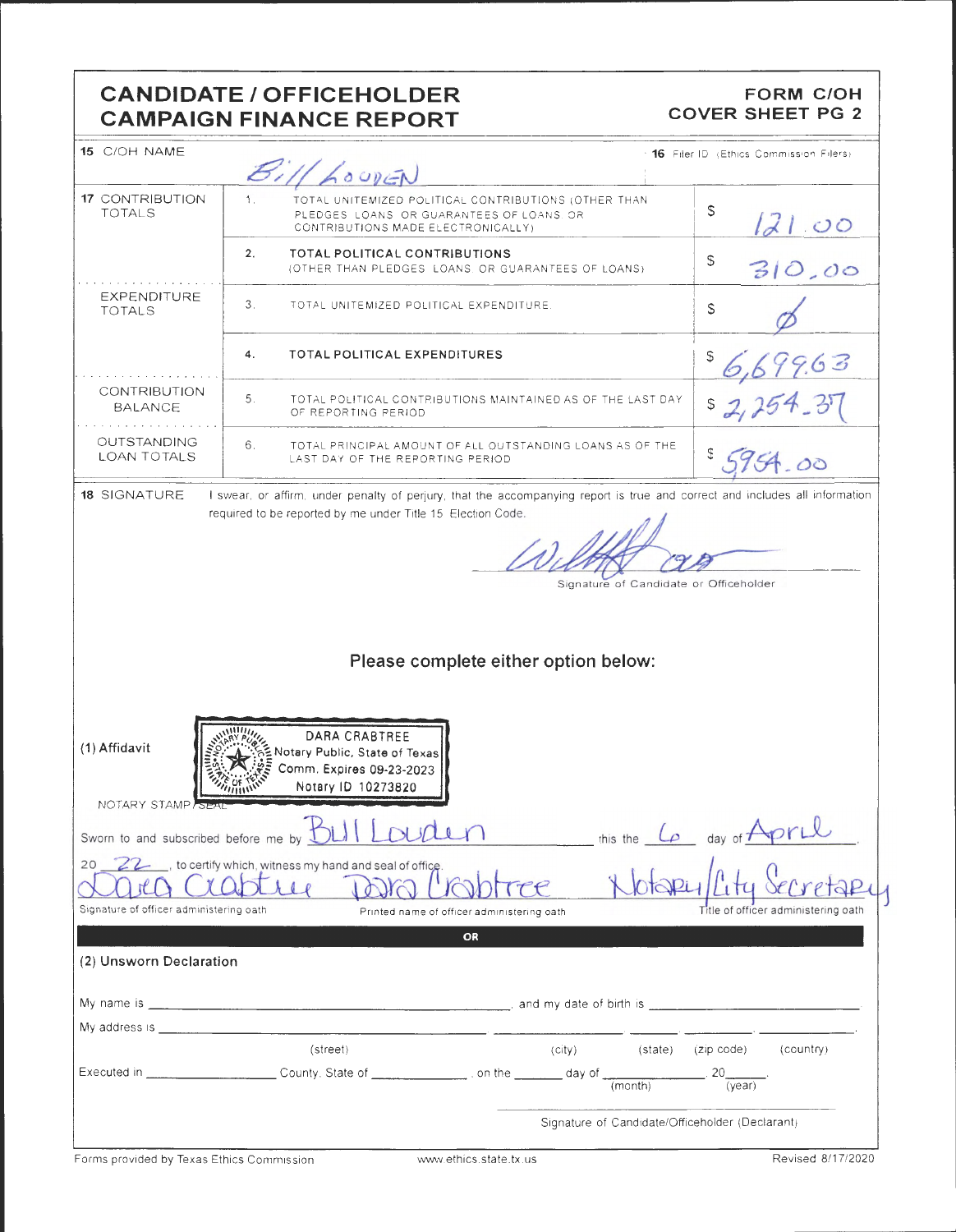| <b>SUBTOTALS - C/OH</b> | <b>FORM C/OH</b>        |
|-------------------------|-------------------------|
|                         | <b>COVER SHEET PG 3</b> |

|                     | 19 FILER NAME<br>20 Filer ID (Ethics Commission Filers)<br>B.11 Louden                      |                                  |
|---------------------|---------------------------------------------------------------------------------------------|----------------------------------|
|                     | 21 SCHEDULE SUBTOTALS<br>NAME OF SCHEDULE                                                   | <b>SUBTOTAL</b><br><b>AMOUNT</b> |
| $\mathbf{1}$ .      | SCHEDULE A1 MONETARY POLITICAL CONTRIBUTIONS                                                | S<br>310.00                      |
| 2.                  | SCHEDULE A2: NON-MONETARY (IN-KIND) POLITICAL CONTRIBUTIONS                                 | S                                |
| 3.                  | SCHEDULE B PLEDGED CONTRIBUTIONS                                                            | S                                |
| $\overline{4}$ .    | <b>SCHEDULE E: LOANS</b>                                                                    | S<br>154,00                      |
| 5.                  | SCHEDULE F1. POLITICAL EXPENDITURES MADE FROM POLITICAL CONTRIBUTIONS                       | S                                |
| 6.                  | SCHEDULE F2: UNPAID INCURRED OBLIGATIONS                                                    | S                                |
| $\overline{\ell}$ . | SCHEDULE F3. PURCHASE OF INVESTMENTS MADE FROM POLITICAL CONTRIBUTIONS                      | S<br>6                           |
| 8                   | SCHEDULE F4 EXPENDITURES MADE BY CREDIT CARD                                                | S                                |
| $\Omega$            | SCHEDULE G POLITICAL EXPENDITURES MADE FROM PERSONAL FUNDS                                  | S                                |
| 10.                 | SCHEDULE H: PAYMENT MADE FROM POLITICAL CONTRIBUTIONS TO A BUSINESS OF C/OH                 | S                                |
| 11.                 | SCHEDULET: NON-POLITICAL EXPENDITURES MADE FROM POLITICAL CONTRIBUTIONS                     | S                                |
| 12                  | SCHEDULE K INTEREST, CREDITS, GAINS, REFUNDS, AND CONTRIBUTIONS RETURNED<br><b>TO FILER</b> | S                                |
|                     |                                                                                             |                                  |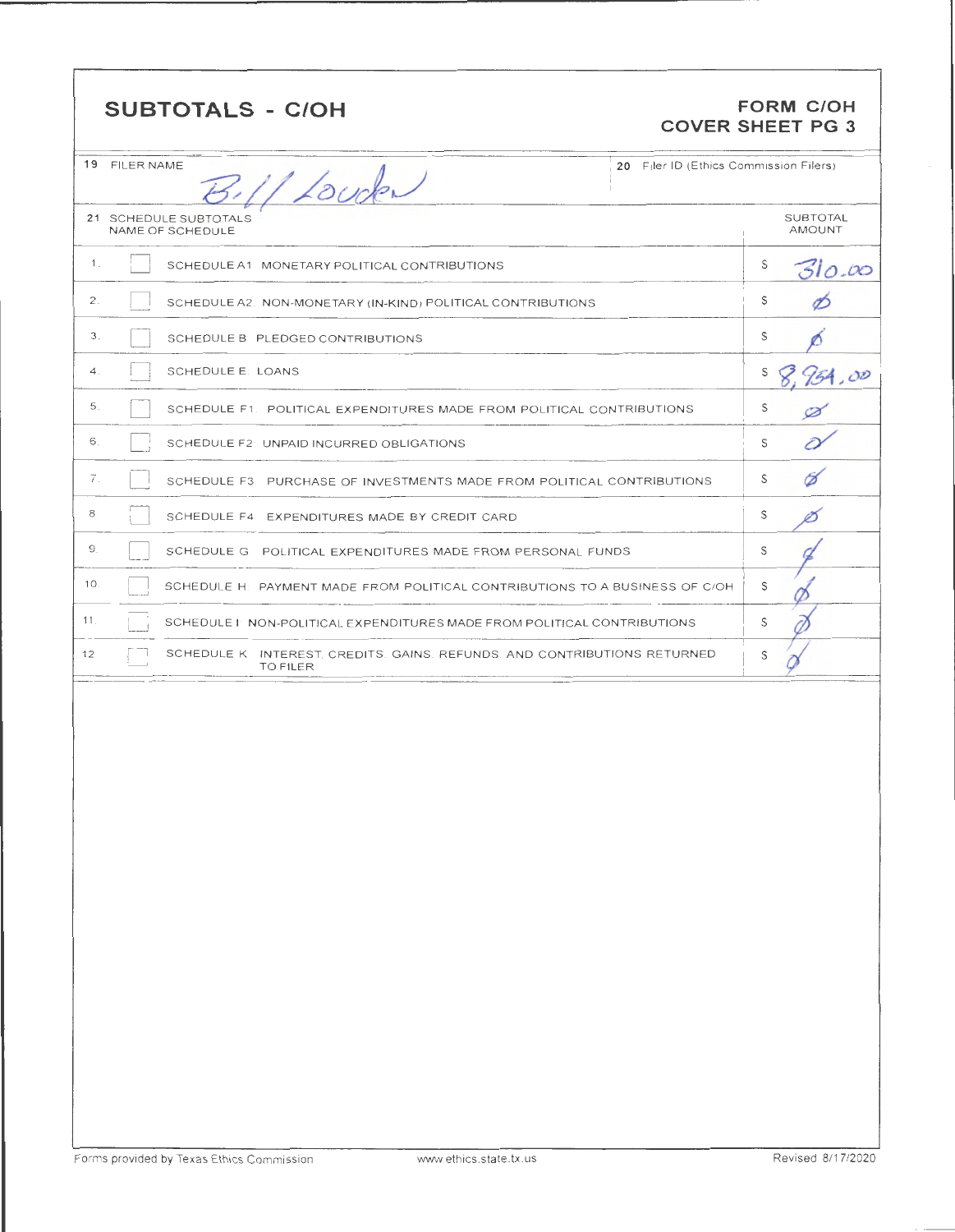| 2 FILER NAME<br>illLoudEN<br>5 Full name of contributor<br>7 Amount of contribution (\$)<br>out-of-state PAC (ID#:<br>JAMES DEAN<br>6 Contributor address; City; State; Zip Code<br>100.00<br>$\mathbf{9}$<br>Employer (See Instructions)<br>Full name of contributor<br>Date<br>Amount of contribution (\$)<br>Sher Loudon<br>8/302<br>Contributor address;<br>City; State; Zip Code<br>0.00<br>Employer (See Instructions)<br>Full name of contributor<br>Date<br>Amount of contribution (\$)<br>Rose Gutierrez<br>18/2022<br>100.00<br>Contributor address; City;<br>State; Zip Code<br>Principal occupation / Job title (See Instructions)<br>Employer (See Instructions)<br>Date<br>Full name of contributor<br>Amount of contribution (\$)<br>out-of-state PAC (ID#:<br>Teppy Poliquin<br>25.00<br>City;<br>State; Zip Code<br>Employer (See Instructions) | 3 Filer ID (Ethics Commission Filers) |        | The Instruction Guide explains how to complete this form. | 1 Total pages Schedule A1: |
|------------------------------------------------------------------------------------------------------------------------------------------------------------------------------------------------------------------------------------------------------------------------------------------------------------------------------------------------------------------------------------------------------------------------------------------------------------------------------------------------------------------------------------------------------------------------------------------------------------------------------------------------------------------------------------------------------------------------------------------------------------------------------------------------------------------------------------------------------------------|---------------------------------------|--------|-----------------------------------------------------------|----------------------------|
| Principal occupation / Job title (See Instructions)<br>Principal occupation / Job title (See Instructions)                                                                                                                                                                                                                                                                                                                                                                                                                                                                                                                                                                                                                                                                                                                                                       |                                       |        |                                                           |                            |
| 8 Principal occupation / Job title (See Instructions)                                                                                                                                                                                                                                                                                                                                                                                                                                                                                                                                                                                                                                                                                                                                                                                                            |                                       | 4 Date |                                                           |                            |
|                                                                                                                                                                                                                                                                                                                                                                                                                                                                                                                                                                                                                                                                                                                                                                                                                                                                  |                                       |        |                                                           |                            |
|                                                                                                                                                                                                                                                                                                                                                                                                                                                                                                                                                                                                                                                                                                                                                                                                                                                                  |                                       |        |                                                           |                            |
| 3/27/802                                                                                                                                                                                                                                                                                                                                                                                                                                                                                                                                                                                                                                                                                                                                                                                                                                                         |                                       |        |                                                           |                            |
|                                                                                                                                                                                                                                                                                                                                                                                                                                                                                                                                                                                                                                                                                                                                                                                                                                                                  |                                       |        |                                                           |                            |
|                                                                                                                                                                                                                                                                                                                                                                                                                                                                                                                                                                                                                                                                                                                                                                                                                                                                  |                                       |        |                                                           |                            |
|                                                                                                                                                                                                                                                                                                                                                                                                                                                                                                                                                                                                                                                                                                                                                                                                                                                                  |                                       |        |                                                           |                            |
|                                                                                                                                                                                                                                                                                                                                                                                                                                                                                                                                                                                                                                                                                                                                                                                                                                                                  |                                       |        |                                                           |                            |
|                                                                                                                                                                                                                                                                                                                                                                                                                                                                                                                                                                                                                                                                                                                                                                                                                                                                  |                                       |        |                                                           |                            |
|                                                                                                                                                                                                                                                                                                                                                                                                                                                                                                                                                                                                                                                                                                                                                                                                                                                                  |                                       |        |                                                           |                            |

Forms provided by Texas Ethics Commission

www.ethics.state.tx.us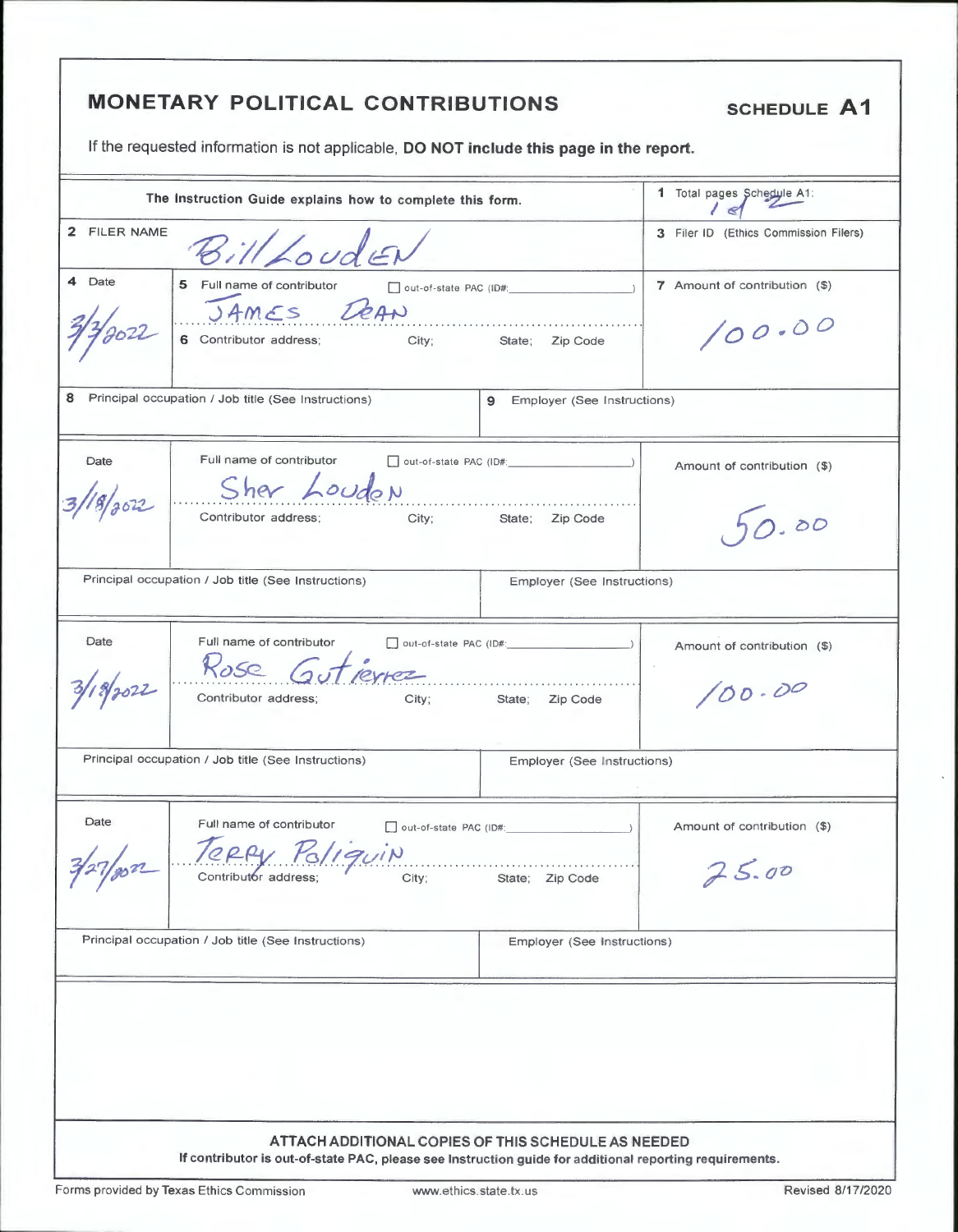# MONETARY POLITICAL CONTRIBUTIONS

**SCHEDULE A1** 

If the requested information is not applicable, DO NOT include this page in the report.

|              | The Instruction Guide explains how to complete this form.                                                                                                      |                                      | 1 Total pages Schedule A1:            |
|--------------|----------------------------------------------------------------------------------------------------------------------------------------------------------------|--------------------------------------|---------------------------------------|
| 2 FILER NAME | $\mathcal{H}$ , // Louder                                                                                                                                      |                                      | 3 Filer ID (Ethics Commission Filers) |
| 4 Date       | 5 Full name of contributor and post-of-state PAC (ID#: _________________________<br>DONISE GORdon                                                              |                                      | 7 Amount of contribution (\$)         |
|              | 6 Contributor address; City; State;                                                                                                                            | Zip Code                             | 15.00                                 |
| 8            | Principal occupation / Job title (See Instructions)                                                                                                            | <b>9</b> Employer (See Instructions) |                                       |
| Date         | Full name of contributor and put-of-state PAC (ID# 2001)<br>Richard Mulligan                                                                                   |                                      | Amount of contribution (\$)           |
|              | Contributor address;<br>City; State; Zip Code                                                                                                                  |                                      | 20 00                                 |
|              | Principal occupation / Job title (See Instructions)                                                                                                            | Employer (See Instructions)          |                                       |
| Date         | Full name of contributor                                                                                                                                       |                                      | Amount of contribution (\$)           |
|              | Contributor address;<br>City; the control of the control of the control of the control of the control of the control of the control of                         | State; Zip Code                      |                                       |
|              | Principal occupation / Job title (See Instructions)                                                                                                            | Employer (See Instructions)          |                                       |
| Date         | Full name of contributor                                                                                                                                       |                                      | Amount of contribution (\$)           |
|              | Contributor address;<br>City;                                                                                                                                  | State; Zip Code                      |                                       |
|              | Principal occupation / Job title (See Instructions)                                                                                                            | Employer (See Instructions)          |                                       |
|              |                                                                                                                                                                |                                      |                                       |
|              |                                                                                                                                                                |                                      |                                       |
|              |                                                                                                                                                                |                                      |                                       |
|              | ATTACH ADDITIONAL COPIES OF THIS SCHEDULE AS NEEDED<br>If contributor is out-of-state PAC, please see Instruction guide for additional reporting requirements. |                                      |                                       |

Forms provided by Texas Ethics Commission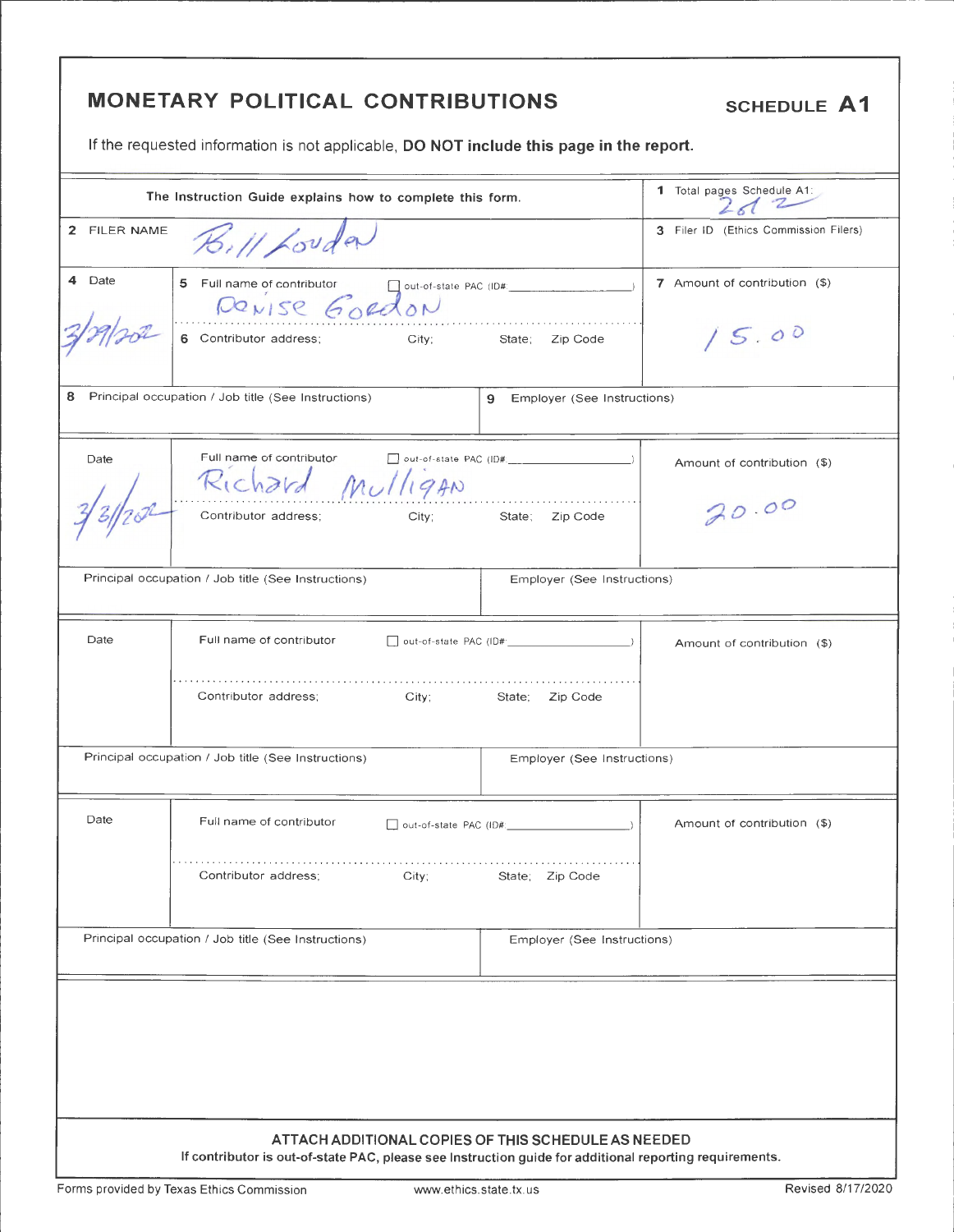| <b>LOANS</b>                                                 |                                                                                         |                                                      | <b>SCHEDULE E</b>                                     |
|--------------------------------------------------------------|-----------------------------------------------------------------------------------------|------------------------------------------------------|-------------------------------------------------------|
|                                                              | If the requested information is not applicable, DO NOT include this page in the report. |                                                      |                                                       |
|                                                              | The Instruction Guide explains how to complete this form.                               |                                                      | 1 Total pages Schedule E:<br>1652                     |
| 2 FILER NAME                                                 |                                                                                         |                                                      | 3 Filer ID (Ethics Commission Filers)                 |
|                                                              | $\omega_1$ //1AM LOUDEN                                                                 |                                                      |                                                       |
|                                                              | TOTAL OF UNITEMIZED LOANS                                                               |                                                      | 8,954.00                                              |
| Date of loan                                                 | 7 Name of lender                                                                        | out-of-state PAC (ID#:                               | 9<br>Loan Amount (\$)                                 |
| 2/15/25R                                                     | William LOUDEN                                                                          |                                                      | 450.00                                                |
| Is lender<br>a financial                                     | 8 Lender address;                                                                       | City; State; Zip Code                                | 10 Interest rate                                      |
| Institution?<br>Y                                            | $2013$ curtizer ALL, GANDER TX 78641                                                    |                                                      | 11 Maturity date<br>$6 - 30 - 262$                    |
|                                                              | 12 Principal occupation / Job title (See Instructions)                                  | 13 Employer (See Instructions)                       |                                                       |
|                                                              | BUSINESS EXEC                                                                           | Retired                                              |                                                       |
| 14 Description of Collateral<br>Anone                        |                                                                                         | 15<br>account (See Instructions)                     | Check if personal funds were deposited into political |
| <b>16 GUARANTOR</b><br><b>INFORMATION</b>                    | 17 Name of gugrantor                                                                    | .                                                    | 19 Amount Guaranteed (\$)                             |
| not applicable<br>20 Principal Occupation (See Instructions) | <b>18 Guarantor address;</b><br>City;                                                   | State;<br>Zip Code<br>21 Employer (See Instructions) |                                                       |
|                                                              |                                                                                         |                                                      |                                                       |
| Date of loan                                                 | Name of lender                                                                          | out-of-state PAC (ID#:                               | Loan Amount (\$)                                      |
| Is lender<br>a financial                                     | Lender address;<br>City:                                                                | Zip Code<br>State;                                   | Interest rate                                         |
| Institution?<br>Y<br>N                                       |                                                                                         |                                                      | Maturity date                                         |
|                                                              | Principal occupation / Job title (See Instructions)                                     | Employer (See Instructions)                          |                                                       |
| Description of Collateral<br>none                            |                                                                                         | account (See Instructions)                           | Check if personal funds were deposited into political |
| <b>GUARANTOR</b><br><b>INFORMATION</b>                       | Name of guarantor                                                                       |                                                      | Amount Guaranteed (\$)                                |
|                                                              | Guarantor address;<br>City:                                                             | State:<br>Zip Code                                   |                                                       |
| not applicable                                               |                                                                                         |                                                      |                                                       |
| Principal Occupation (See Instructions)                      |                                                                                         | Employer (See Instructions)                          |                                                       |
|                                                              |                                                                                         |                                                      |                                                       |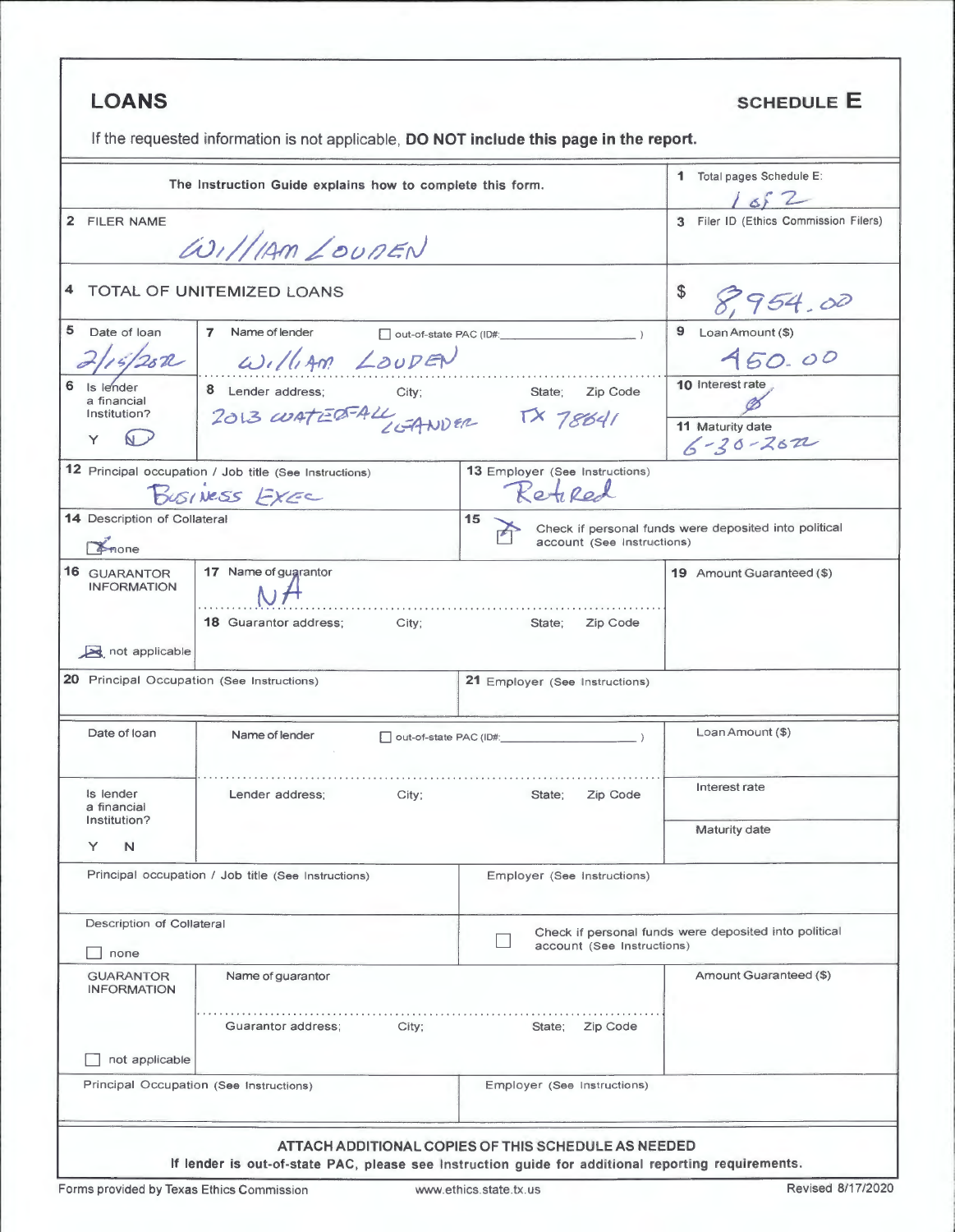| <b>LOANS</b><br>If the requested information is not applicable, DO NOT include this page in the report. |                                                     | <b>SCHEDULE E</b>                                     |
|---------------------------------------------------------------------------------------------------------|-----------------------------------------------------|-------------------------------------------------------|
|                                                                                                         |                                                     |                                                       |
| The Instruction Guide explains how to complete this form.                                               |                                                     | 1 Total pages Schedule E:<br>2d                       |
| 2 FILER NAME<br>WILLIAM LOUDEN                                                                          |                                                     | Filer ID (Ethics Commission Filers)                   |
| TOTAL OF UNITEMIZED LOANS<br>4                                                                          |                                                     | \$                                                    |
| 5<br>Date of loan<br>$\overline{7}$<br>Name of lender<br>1/2022<br>William LOUDEN                       | out-of-state PAC (ID#                               | 9 Loan Amount (\$)<br>,000.00                         |
| 6<br>is lender<br>8 Lender address;<br>2013 WATERFALL<br>a financial<br>Institution?                    | State;<br>Zip Code                                  | 10 Interest rate                                      |
|                                                                                                         | LEANDER TX 78641                                    | 11 Maturity date<br>$6 - 30 - 2022$                   |
| 12 Principal occupation / Job title (See Instructions)<br>BUSINESS STEE                                 | 13 Employer (See Instructions)<br>Retired           |                                                       |
| 14 Description of Collateral<br>$\mathbf{\times}$ none                                                  | 15<br>account (See Instructions)                    | Check if personal funds were deposited into political |
| 17 Name of guarantor<br>16 GUARANTOR<br><b>INFORMATION</b><br>18 Guarantor address;<br>not applicable   | Zip Code<br>City:<br>State;                         | <b>19</b> Amount Guaranteed (\$)                      |
| 20 Principal Occupation (See Instructions)                                                              | 21 Employer (See Instructions)                      |                                                       |
| Date of loan<br>Name of lender<br>William LouDET                                                        | out-of-state PAC (ID#                               | Loan Amount (\$)<br>1,504.00                          |
| Is lender<br>Lender address;<br>2013 WATERFALL<br>a financial<br>Institution?                           | State;<br>Zip Code                                  | Interest rate                                         |
|                                                                                                         | CEANDER TX 78641                                    | Maturity date<br>$6 - 30 - 2022$                      |
| Principal occupation / Job title (See Instructions)<br>$B_{d3}$ EXSC                                    | Employer (See Instructions)<br>Ratiled              |                                                       |
| Description of Collateral<br>$\sum$ none                                                                | account (See Instructions)                          | Check if personal funds were deposited into political |
| Name of guarantor<br><b>GUARANTOR</b><br><b>INFORMATION</b><br>Guaranto<br>address:                     | Zip Code<br>State;<br>City;                         | Amount Guaranteed (\$)                                |
| not applicable<br>Principal Occupation (See Instructions)                                               | Employer (See Instructions)                         |                                                       |
|                                                                                                         | ATTACH ADDITIONAL COPIES OF THIS SCHEDULE AS NEEDED |                                                       |

Forms provided by Texas Ethics Commission

J.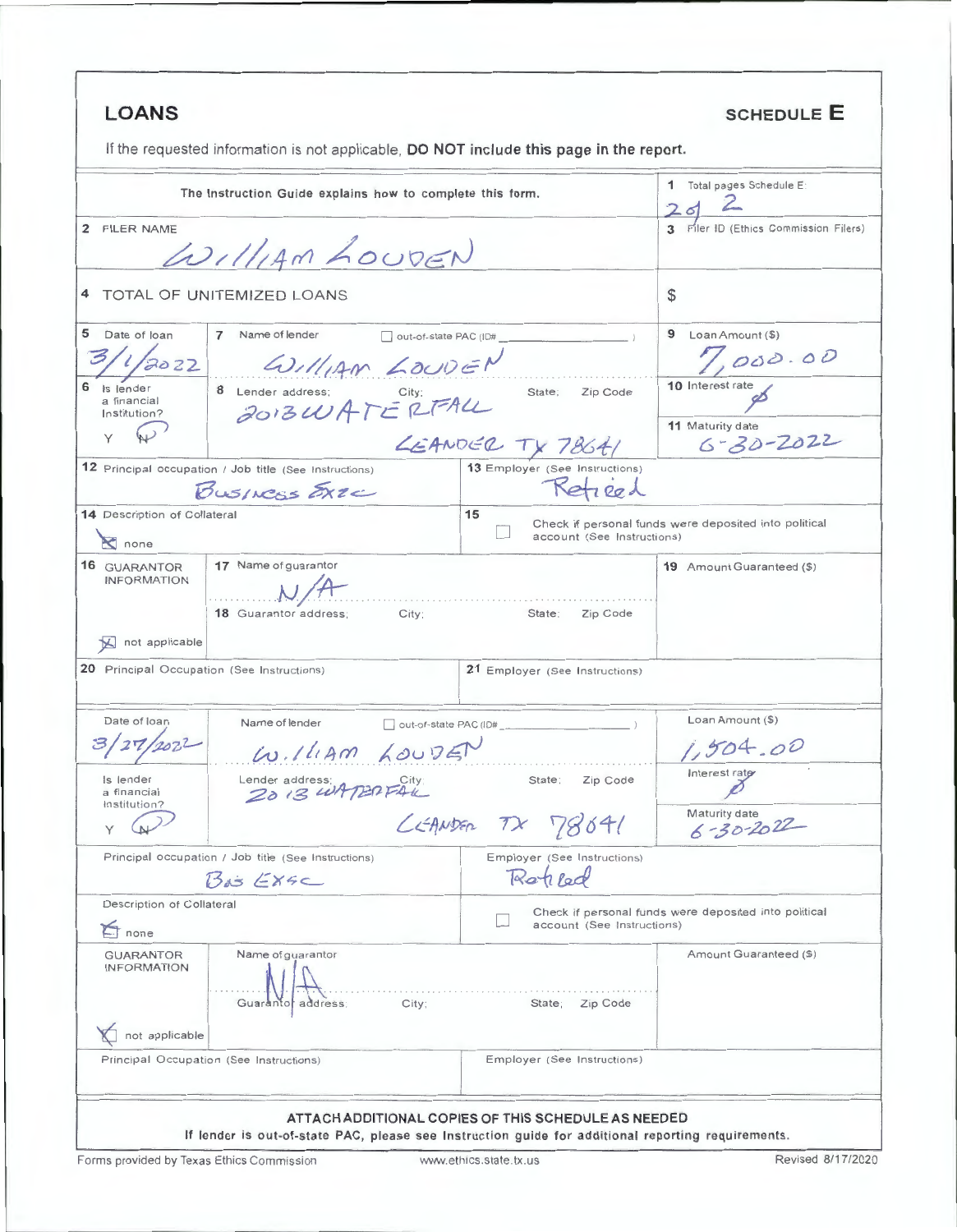|                                                                                                                                                                | <b>EXPENDITURES MADE BY CREDIT CARD</b><br><b>SCHEDULE F4</b><br>If the requested information is not applicable, DO NOT include this page in the report.                                                                                                                                                                                                                                                                                                                                                                  |
|----------------------------------------------------------------------------------------------------------------------------------------------------------------|---------------------------------------------------------------------------------------------------------------------------------------------------------------------------------------------------------------------------------------------------------------------------------------------------------------------------------------------------------------------------------------------------------------------------------------------------------------------------------------------------------------------------|
|                                                                                                                                                                |                                                                                                                                                                                                                                                                                                                                                                                                                                                                                                                           |
|                                                                                                                                                                | <b>EXPENDITURE CATEGORIES FOR BOX 10(a)</b>                                                                                                                                                                                                                                                                                                                                                                                                                                                                               |
| <b>Advertising Expense</b><br>Accounting/Banking<br><b>Consulting Expense</b><br>Contributions/Donations Made By<br>Candidate/Officeholder/Political Committee | <b>Event Expense</b><br>Loan Repayment/Reimbursement<br>Solicitation/Fundraising Expense<br>Fees<br>Office Overhead/Rental Expense<br>Transportation Equipment & Related Expense<br>Food/Beverage Expense<br>Polling Expense<br><b>Travel In District</b><br>Gift/Awards/Memorials Expense<br><sup>4</sup> Printing Expense<br><b>Travel Out Of District</b><br>Legal Services<br>Salaries/Wages/Contract Labor<br>Other (enter a category not listed above)<br>The Instruction Guide explains how to complete this form. |
| 1 Total pages Schedule F4:                                                                                                                                     | 2 FILER NAME<br>3 Filer ID (Ethics Commission Filers)<br>William Louden                                                                                                                                                                                                                                                                                                                                                                                                                                                   |
|                                                                                                                                                                | 4 TOTAL OF UNITEMIZED EXPENDITURES CHARGED TO A CREDIT CARD<br>\$<br>6.699.61                                                                                                                                                                                                                                                                                                                                                                                                                                             |
| 5 Date                                                                                                                                                         | 6 Payee name<br>ix web site                                                                                                                                                                                                                                                                                                                                                                                                                                                                                               |
| $7$ Amount $($)$<br>16.91                                                                                                                                      | 8 Payee address;<br>Zip Code<br>State;<br>City;<br>40 NAMALLTD<br>Tel Avir<br>15RAel                                                                                                                                                                                                                                                                                                                                                                                                                                      |
| 9<br><b>TYPE OF</b><br><b>EXPENDITURE</b>                                                                                                                      | Political<br>Non-Political                                                                                                                                                                                                                                                                                                                                                                                                                                                                                                |
| 10<br><b>PURPOSE</b><br>OF<br><b>EXPENDITURE</b>                                                                                                               | (a) Category (See Categories listed at the top of this schedule)<br>(b) Description<br>Website<br>Website Loude AleANDAR<br>(c)                                                                                                                                                                                                                                                                                                                                                                                           |
| 11<br>Complete ONLY if direct<br>expenditure to benefit C/OH                                                                                                   | Check if travel outside of Texas. Complete Schedule T.<br>Check if Austin, TX, officeholder living expense<br>Candidate / Officeholder name<br>Office held<br>Office sought<br>Bill LOUDEN City Council PLS                                                                                                                                                                                                                                                                                                               |
| Date<br>$\overline{\phantom{a}}$<br>2022                                                                                                                       | Payee name<br>CS                                                                                                                                                                                                                                                                                                                                                                                                                                                                                                          |
| Amount (\$<br>2032.93                                                                                                                                          | Payee address;<br>City;<br>State;<br>Zip Code<br>6706 Lohman Ford Rd<br>$L$ Ago Vista $t$ 78645                                                                                                                                                                                                                                                                                                                                                                                                                           |
| <b>TYPE OF</b><br><b>EXPENDITURE</b>                                                                                                                           | Non-Political<br>Political                                                                                                                                                                                                                                                                                                                                                                                                                                                                                                |
| <b>PURPOSE</b><br>OF.<br><b>EXPENDITURE</b>                                                                                                                    | Description<br>Category (See Categories listed at the top of this schedule)<br>Sigs YARD, ROAD<br>PRINTICS EXPONSE<br>Check if travel outside of Texas. Complete Schedule T.<br>Check if Austin, TX, officeholder living expense                                                                                                                                                                                                                                                                                          |
| Complete ONLY if direct<br>expenditure to benefit C/OH                                                                                                         | Office held<br>Candidate / Officeholder name<br>Office sought                                                                                                                                                                                                                                                                                                                                                                                                                                                             |
|                                                                                                                                                                | ATTACH ADDITIONAL COPIES OF THIS SCHEDULE AS NEEDED                                                                                                                                                                                                                                                                                                                                                                                                                                                                       |
| Forms provided by Texas Ethics Commission                                                                                                                      | Revised 8/17/2020<br>www.ethics.state.tx.us                                                                                                                                                                                                                                                                                                                                                                                                                                                                               |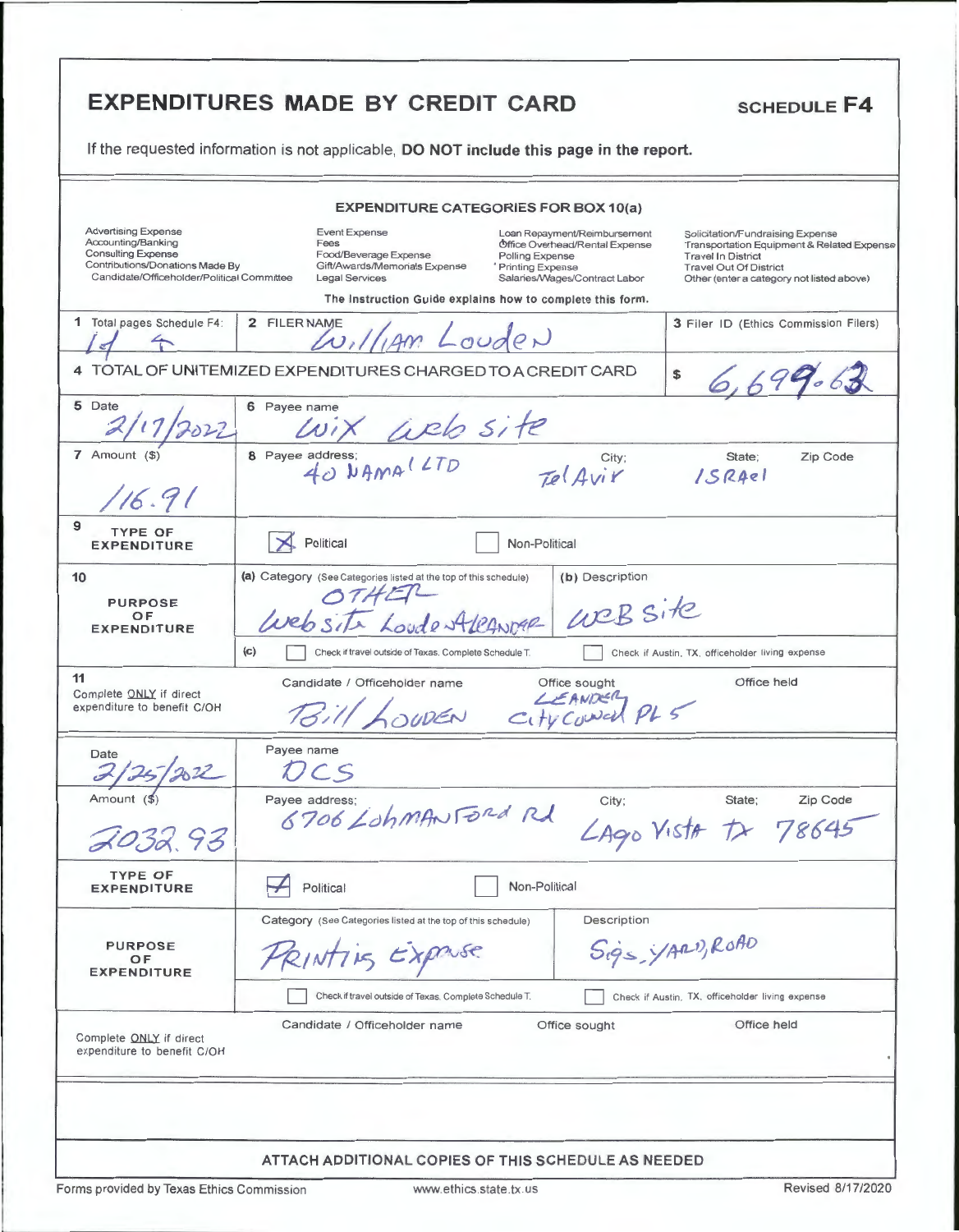|                                                                                                                                                                | <b>EXPENDITURES MADE BY CREDIT CARD</b><br><b>SCHEDULE F4</b>                                                                                                                                                                                                                                                                                                                                                                                                                                                              |          |
|----------------------------------------------------------------------------------------------------------------------------------------------------------------|----------------------------------------------------------------------------------------------------------------------------------------------------------------------------------------------------------------------------------------------------------------------------------------------------------------------------------------------------------------------------------------------------------------------------------------------------------------------------------------------------------------------------|----------|
|                                                                                                                                                                | If the requested information is not applicable, DO NOT include this page in the report.                                                                                                                                                                                                                                                                                                                                                                                                                                    |          |
|                                                                                                                                                                | <b>EXPENDITURE CATEGORIES FOR BOX 10(a)</b>                                                                                                                                                                                                                                                                                                                                                                                                                                                                                |          |
| <b>Advertising Expense</b><br>Accounting/Banking<br><b>Consulting Expense</b><br>Contributions/Donations Made By<br>Candidate/Officeholder/Political Committee | <b>Event Expense</b><br>Loan Repayment/Reimbursement<br>Solicitation/Fundraising Expense<br>Fees<br>Office Overhead/Rental Expense<br>Transportation Equipment & Related Expense<br>Food/Beverage Expense<br>Polling Expense<br><b>Travel In District</b><br>Gift/Awards/Memorials Expense<br><b>Printing Expense</b><br><b>Travel Out Of District</b><br><b>Legal Services</b><br>Salaries/Wages/Contract Labor<br>Other (enter a category not listed above)<br>The Instruction Guide explains how to complete this form. |          |
| 1 Total gages Schedule F4:<br>$2 - 7$                                                                                                                          | 2 FILER NAME<br>3 Filer ID (Ethics Commission Filers)<br>B.II LOUDEN                                                                                                                                                                                                                                                                                                                                                                                                                                                       |          |
|                                                                                                                                                                | 4 TOTAL OF UNITEMIZED EXPENDITURES CHARGED TO A CREDIT CARD<br>\$                                                                                                                                                                                                                                                                                                                                                                                                                                                          |          |
| 5 Date                                                                                                                                                         | 6 Payee name<br>AMAZON                                                                                                                                                                                                                                                                                                                                                                                                                                                                                                     |          |
| 7 Amount $($)$<br>2491.84                                                                                                                                      | 8 Payee address:<br>State;<br>City;<br>$W$ A<br>410 Tetry Ave. N.<br>Seattle                                                                                                                                                                                                                                                                                                                                                                                                                                               | Zip Code |
| 9<br><b>TYPE OF</b><br><b>EXPENDITURE</b>                                                                                                                      | Political<br>Non-Political                                                                                                                                                                                                                                                                                                                                                                                                                                                                                                 |          |
| 10<br><b>PURPOSE</b><br>OF<br><b>EXPENDITURE</b>                                                                                                               | (a) Category (See Categories listed at the top of this schedule)<br>(b) Description<br>Tente Supplas<br>EVENT EXPORSE<br>(c)<br>Check if travel outside of Texas. Complete Schedule T.<br>Check if Austin, TX, officeholder living expense                                                                                                                                                                                                                                                                                 |          |
| 11<br>Complete ONLY if direct<br>expenditure to benefit C/OH                                                                                                   | Candidate / Officeholder name<br>Office sought<br>Office held                                                                                                                                                                                                                                                                                                                                                                                                                                                              |          |
| Date<br>$\Delta$                                                                                                                                               | Payee name<br>Wilco TOXAS BANOCRATS                                                                                                                                                                                                                                                                                                                                                                                                                                                                                        |          |
| Amount (\$)                                                                                                                                                    | Payee address;<br>State:<br>City;<br>$J \times$<br>78761<br>PO POX 15707<br>AUSTIN                                                                                                                                                                                                                                                                                                                                                                                                                                         | Zip Code |
| <b>TYPE OF</b><br><b>EXPENDITURE</b>                                                                                                                           | Political<br>Non-Political                                                                                                                                                                                                                                                                                                                                                                                                                                                                                                 |          |
| <b>PURPOSE</b><br>OF.<br><b>EXPENDITURE</b>                                                                                                                    | Description<br>Category (See Categories listed at the top of this schedule)<br>VAN dotabree Acess<br>Cousultiv<br>EXPOL                                                                                                                                                                                                                                                                                                                                                                                                    |          |
| Complete ONLY if direct<br>expenditure to benefit C/OH                                                                                                         | Check if travel outside of Texas. Complete Schedule T.<br>Check if Austin, TX, officeholder living expense<br>Candidate / Officeholder name<br>Office held<br>Office sought                                                                                                                                                                                                                                                                                                                                                |          |
|                                                                                                                                                                |                                                                                                                                                                                                                                                                                                                                                                                                                                                                                                                            |          |
|                                                                                                                                                                | ATTACH ADDITIONAL COPIES OF THIS SCHEDULE AS NEEDED                                                                                                                                                                                                                                                                                                                                                                                                                                                                        |          |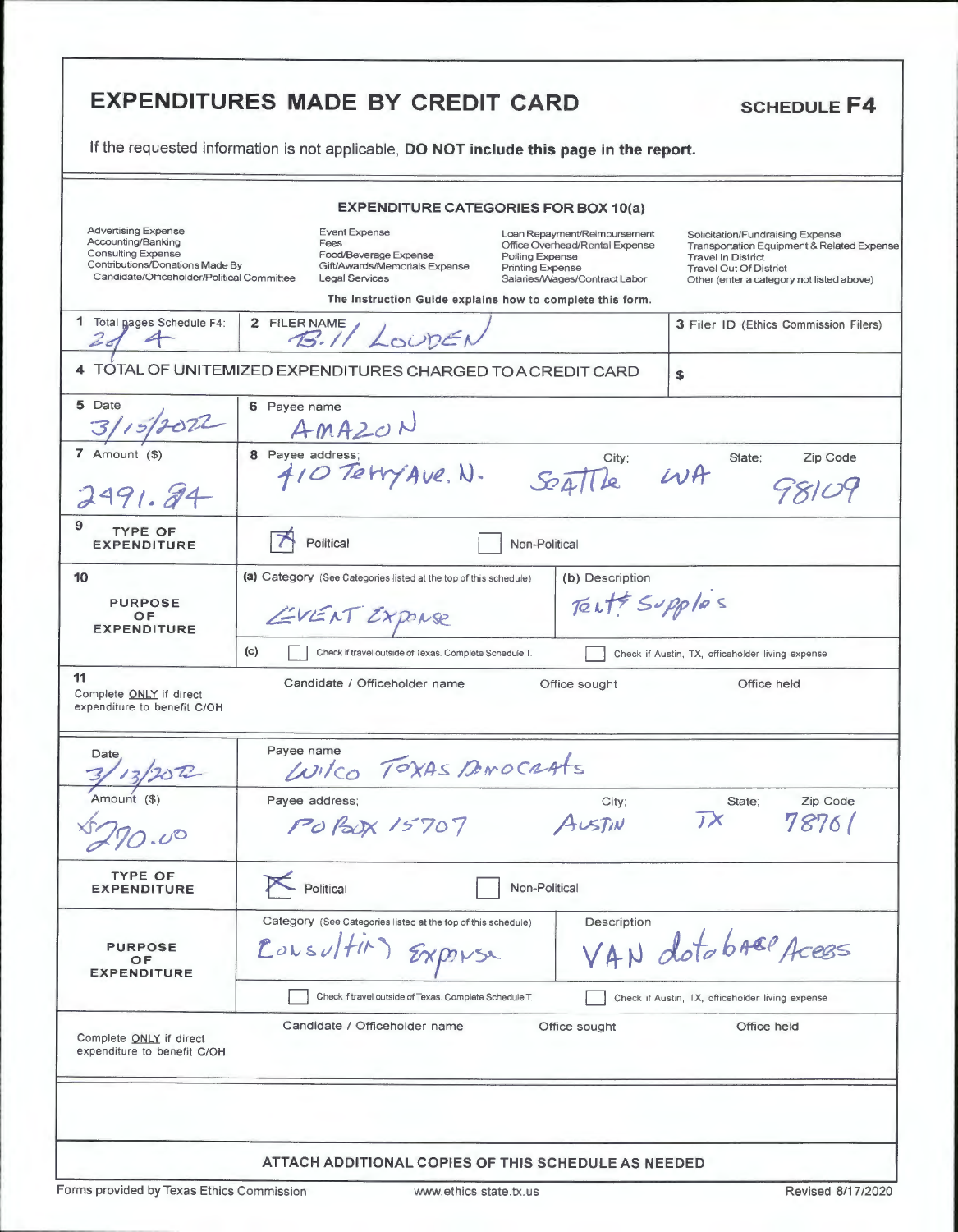| <b>EXPENDITURES MADE BY CREDIT CARD</b><br><b>SCHEDULE F4</b><br>If the requested information is not applicable, DO NOT include this page in the report.       |                                                                                                                                                                                                                                                                                                                                                                                                                                                                                                              |  |  |
|----------------------------------------------------------------------------------------------------------------------------------------------------------------|--------------------------------------------------------------------------------------------------------------------------------------------------------------------------------------------------------------------------------------------------------------------------------------------------------------------------------------------------------------------------------------------------------------------------------------------------------------------------------------------------------------|--|--|
|                                                                                                                                                                |                                                                                                                                                                                                                                                                                                                                                                                                                                                                                                              |  |  |
|                                                                                                                                                                | <b>EXPENDITURE CATEGORIES FOR BOX 10(a)</b>                                                                                                                                                                                                                                                                                                                                                                                                                                                                  |  |  |
| <b>Advertising Expense</b><br>Accounting/Banking<br><b>Consulting Expense</b><br>Contributions/Donations Made By<br>Candidate/Officeholder/Political Committee | Event Expense<br>Loan Repayment/Reimbursement<br>Solicitation/Fundraising Expense<br>Fees<br>Office Overhead/Rental Expense<br>Transportation Equipment & Related Expense<br>Food/Beverage Expense<br>Polling Expense<br><b>Travel In District</b><br>Gift/Awards/Memorials Expense<br><b>Printing Expense</b><br><b>Travel Out Of District</b><br>Legal Services<br>Salaries/Wages/Contract Labor<br>Other (enter a category not listed above)<br>The Instruction Guide explains how to complete this form. |  |  |
| 1 Total pages Schedule F4:                                                                                                                                     | 2 FILER NAME<br>3 Filer ID (Ethics Commission Filers)<br>Bill LOUDEN                                                                                                                                                                                                                                                                                                                                                                                                                                         |  |  |
|                                                                                                                                                                | 4 TOTAL OF UNITEMIZED EXPENDITURES CHARGED TO A CREDIT CARD<br>\$                                                                                                                                                                                                                                                                                                                                                                                                                                            |  |  |
| 5 Date                                                                                                                                                         | 6 Payee name<br>VISTA PRINT                                                                                                                                                                                                                                                                                                                                                                                                                                                                                  |  |  |
| 7 Amount (\$)<br>1.039                                                                                                                                         | 8 Payee address;<br>275 WYMAN ST.<br>City;<br>State;<br>Zip Code<br>INALTHAM MA                                                                                                                                                                                                                                                                                                                                                                                                                              |  |  |
| 9<br><b>TYPE OF</b><br><b>EXPENDITURE</b>                                                                                                                      | Political<br>Non-Political                                                                                                                                                                                                                                                                                                                                                                                                                                                                                   |  |  |
| 10<br><b>PURPOSE</b><br>OF<br><b>EXPENDITURE</b>                                                                                                               | (a) Category (See Categories listed at the top of this schedule)<br>(b) Description<br>DOOR hAngens. Bus cappes<br>PRINTING EXP<br>(c)<br>Check if travel outside of Texas. Complete Schedule T.<br>Check if Austin, TX, officeholder living expense                                                                                                                                                                                                                                                         |  |  |
| 11<br>Complete ONLY if direct<br>expenditure to benefit C/OH                                                                                                   | Candidate / Officeholder name<br>Office held<br>Office sought                                                                                                                                                                                                                                                                                                                                                                                                                                                |  |  |
| Date                                                                                                                                                           | Payee name                                                                                                                                                                                                                                                                                                                                                                                                                                                                                                   |  |  |
| Amount (\$)<br>179.20                                                                                                                                          | Zip Code<br>Payee address;<br>ee address;<br>SPO RANCH, 1105 CBAR TUL<br>City;<br>State;<br>CEDARPARK TX 78641                                                                                                                                                                                                                                                                                                                                                                                               |  |  |
| <b>TYPE OF</b><br><b>EXPENDITURE</b>                                                                                                                           | Non-Political<br>Political                                                                                                                                                                                                                                                                                                                                                                                                                                                                                   |  |  |
| <b>PURPOSE</b><br>O F<br><b>EXPENDITURE</b>                                                                                                                    | Category (See Categories listed at the top of this schedule)<br>Description<br>Supplies<br>Printine<br>Check if travel outside of Texas. Complete Schedule T.<br>Check if Austin, TX, officeholder living expense                                                                                                                                                                                                                                                                                            |  |  |
| Complete ONLY if direct<br>expenditure to benefit C/OH                                                                                                         | Candidate / Officeholder name<br>Office held<br>Office sought                                                                                                                                                                                                                                                                                                                                                                                                                                                |  |  |
|                                                                                                                                                                |                                                                                                                                                                                                                                                                                                                                                                                                                                                                                                              |  |  |
|                                                                                                                                                                | ATTACH ADDITIONAL COPIES OF THIS SCHEDULE AS NEEDED                                                                                                                                                                                                                                                                                                                                                                                                                                                          |  |  |

Forms provided by Texas Ethics Commission www.ethics.state.tx.us Revised 8/17/2020